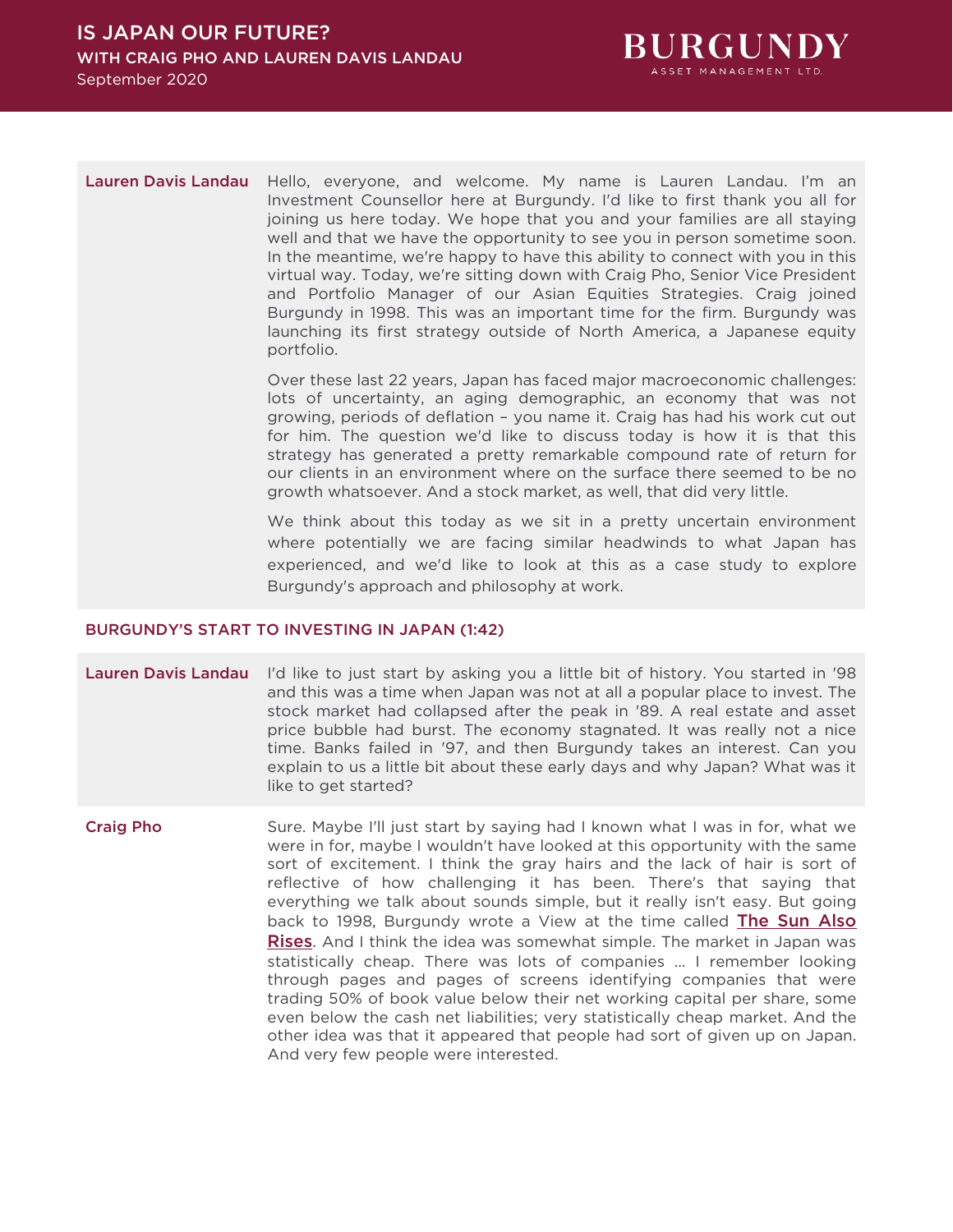

People were avoiding it. And there's something about doing something when you know that others are not interested. There's the potential there to exploit some inefficiencies. And I think the combination of those two things were really at the root of what was interesting to Burgundy at the time.

# INVESTING THROUGH CRISES AND HOW IMPROBABLE THINGS HAPPEN A LOT MORE FREQUENTLY THAN WE THINK (4:39)

Lauren Davis Landau And since that time, Japan has just faced so many challenges. And you had two decades, you've been investing 22 years, full of challenges, macro headwinds as I mentioned upfront. And then in addition to that, you saw a variety of the usual financial market crises, and they were some pretty big ones. You had the tech bubble burst; shortly after you started, you had 9/11; and you had the global financial crisis. The earthquake and tsunami, I understand you were there in 2011.

> So that's specific to Japan, but pretty disastrous. And then, of course, a few other blips, along the way and here we are in this global pandemic that we're dealing with. So lots of uncertainty, lots of crises. Without getting into every crisis, of course we don't have time to do that, do you have a sense of any common themes amongst these various periods that you think have led to your success in how you navigated them?

Craig Pho The common variable, I think, is learning; learning as an investor, learning about yourself. I think what is obvious in hindsight and is applicable today and always good to remember is: Improbable things happen a lot more frequently than we think. The only certainty is uncertainty. People say the world seems so uncertain and chaotic. It was apparent last night in the debate. But this is actually kind of normal. It's been normal for me throughout my career to face uncertainty. So I think through the lens of an investor, you realize that this is the constant state, and we must find a strategy and approach that can deal with this. And the other learning is statistical cheapness, cheapness in and of itself, is an insufficient factor to get success.

> And over time, as we've shown up every day and studied businesses every day, all of the macro challenges we've faced have shown us ... Some say adversity is valuable for what it teaches but also for what it reveals. We were noticing in troubled times, in crises, some businesses did okay. And we gravitated to those cases and wanted to learn why some businesses were able to do okay and why some businesses were not able to do okay. Statistical cheap companies, in some cases, were cheap for good reasons. And those crises proved that despite looking at something that was trading at a very, very low P/E, if the E, the earnings, disappeared, in fact it wasn't as cheap as we thought.

> Or if something was statistically cheaper on a net asset basis, on a book value basis, if the book value had to be written off, it wasn't as cheap as it appeared.

> And so early on in this experiment, in this sort of effort, we realized what was scarce were good quality businesses that could maintain their business in these difficult times and grow out of them as times improved. So, we sort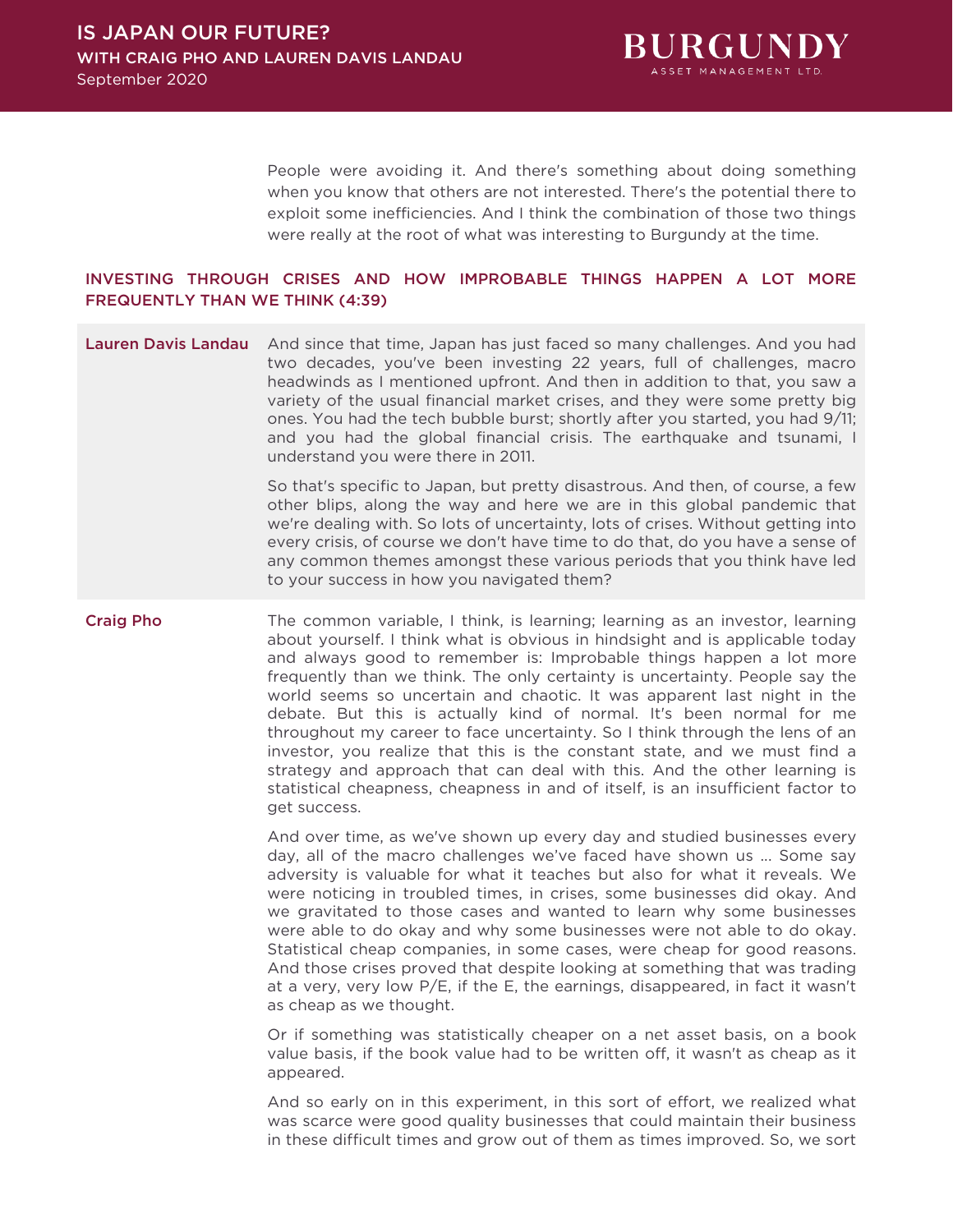

of quickly started to focus on those kinds of businesses entities that could evolve, adapt, and even grow through these crises. And that really became something first and foremost in terms of the sort of success long term. Owning great businesses is about being able to not just survive but to sort of thrive in the uncertain environment that they live in. Some of the factors that contribute to this are strong balance sheets and the ability to generate profits and cash flows even in times of uncertainty, and to be able to allocate those cash flows into areas that have long-term potential, and to develop new products that are differentiated from their peers and competition, are run by people who are thinking longer term and looking at crises as an opportunity to sort of take advantage of their competition who have been weakened.

### BEING A CONTRARIAN AND STANDING APART (10:09)

Lauren Davis Landau It hasn't always looked so good, right?

- Craig Pho Yeah.
- Lauren Davis Landau Being a contrarian investor by nature, you're standing apart from the crowd. You're doing things differently at times when it's not so popular to do so, much like the entry into Japan in '98. Can you speak about the challenges that you've faced as a contrarian investor and maybe reflect on a time when the portfolio was particularly out of favour?
- 

Craig Pho Yeah. Running a business, trying to generate good returns is not easy. And the hardest part is the psychological battle that is just a day-to-day thing. You are not always going to be right. We've made lots of mistakes, every kind of mistake you can think of. And even though you know you own great businesses, it doesn't always mean the market is going to recognize those businesses as great and is not going to appreciate those businesses the same way you do. And there have been many occasions where it looks like clients would have been far better off owning a different asset class or a different sort of manager within this asset class. I mean, we don't compare ourselves to anybody else. We're just trying to do what our clients expect us to do: own businesses with the idea that over the long term, the compounding growth of those businesses will deliver the kind of outcomes that we're all after. But there are lots of periods of time when it just isn't obvious that's happening. And you just have to stay focused and you have to stay close to the companies. You have to have conviction that you somehow have a variant view that is right.

> The great thing about Japan early on, and I already mentioned it in the beginning, nobody was paying attention. And that was true for quite some time. Even I think it was 2011, 2012, this was many, many years, a decadeplus after we started, the actual market itself hit a 25-year low. So for most of my career, this market, Japan, has been out of favour. There were a lot of questions and a lot of skepticism and a lot of rolling of the eyes, just saying, "Japan is just not a place to find these kinds of businesses." And we knew, just based on fundamental work, that not to be true. That might be true on the average. It might be true that most businesses in Japan don't generate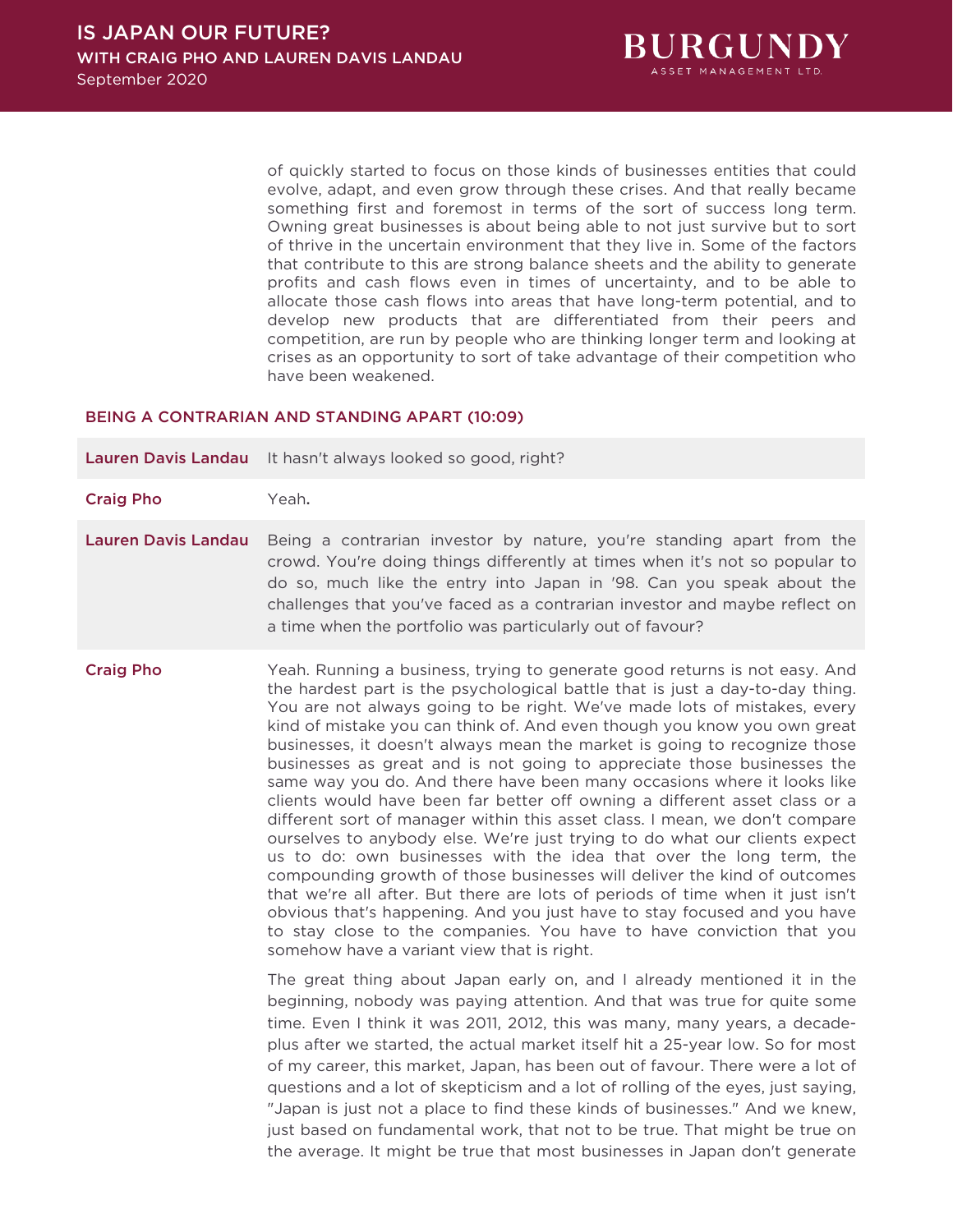

an ROE of greater than 8%. But that doesn't mean that there aren't businesses in Japan that generate very high double-digit ROEs and do so without the use of any leverage whatsoever.

## THE IMPORTANCE OF FOCUSING ON QUALITY AND HAVING A LONG-TERM PERSPECTIVE (14:14)

Craig Pho And to us, we just sort of felt that the few numbers of really high-quality, really good companies were being overlooked because there was a broader consensus that the market wasn't attractive. But there's something really important in that others' ignorance, others' lack of work, can be our opportunity. And you have to be patient. You have to be long-term oriented, and you have to be right. But there's a way better chance of succeeding in this business when you're able to buy things at a price that's really attractive because others are just not willing to do the work to really understand what a business might be worth. So it's hard. Nobody likes to be different. Nobody likes to underperform. But with each one of these crises, there's an opportunity that comes with a big drawdown in the market, and all companies being sort of penalized for a broader concern, and that's when a longer-term investor with a focus on quality can find... Quality doesn't trade cheaply very often. So the flip side of this ... The title of our presentation today is: Is Japan our Future?

> I mean, if it is, and I know it's going to be a challenging future, but there is the opportunity that comes with market volatility that will allow us to purchase the kind of businesses we think can deliver great outcomes at fair prices. And that's critical to that sort of thing. So I know nobody wants to necessarily sign up for this sort of path. But really, a requirement for us to be able to deliver returns is getting prices that are attractive. And that doesn't happen all that often. So it's not so bad in hindsight, looking back and seeing good returns. It wasn't so great in the trenches while we were working away and not always being recognized as doing such. But it is the sort of beauty of the long term. If you're focused on the right things and your long term, wealth-creating businesses will create wealth for their owners. If we can find them at attractive prices, they're going to do what our clients want them to do, and that's the sort of opportunity.

> So we're not predicting anything, right? I think Howard Marks said, "There are two kinds of forecasters. There are those that don't know, and then there are those that don't know they don't know." We're in the first camp. We don't know. We don't know what our future is going to hold. But what we believe is if we own the right companies and we own them for long periods of time, we're going to do well for our clients and that's the idea that brings us to work every day.